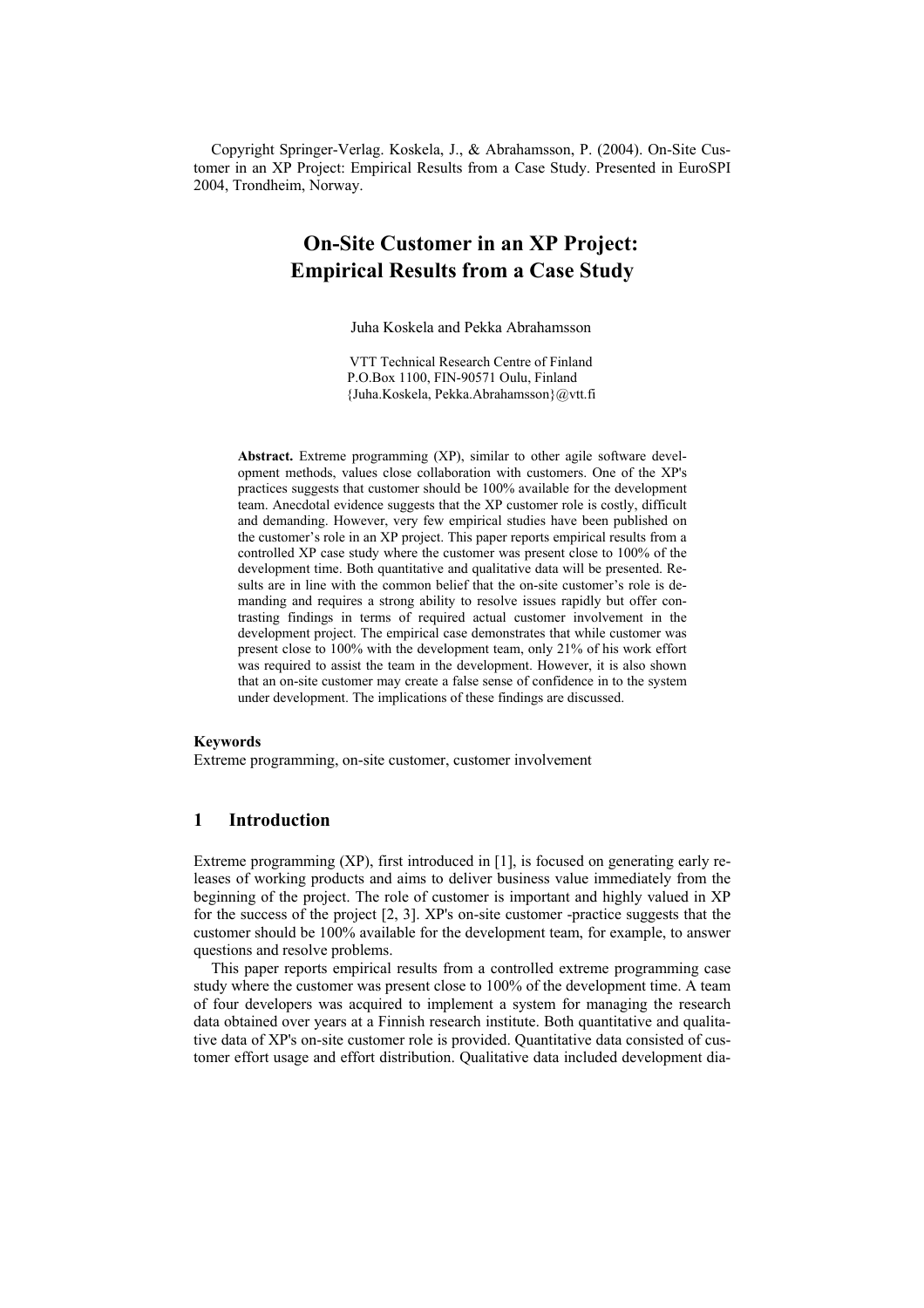ries maintained by the developers, customer diary, post-mortem analysis session recordings and developer interviews. It has been argued that the XP customer role is demanding and requires lots of involvement [e.g. 4, 5-7]. This study both supports and offers contrasting results regarding these claims. It is shown that the on-site customer offers the team a unique situation to consult him whenever needed. The development team perceives this as a strong demonstration of commitment to their work. The data reveals also that on-site customer is in danger to create a false sense of confidence in the remaining of the customer organization. Results support the common belief that the on-site customer's role is demanding and requires a strong ability to resolve issues rapidly. However, the empirical case demonstrates that while customer was present close to 100% with the development team, only 21% of his work effort was required to assist the team in the development.

The paper is organized as follows. The following section introduces extreme programming. Chapter three presents the related research. This is followed by a description of the research settings, research methods and data collection methods. Section five presents the results and in the section six implications of these findings are discussed. Lastly, section seven concludes the paper.

# **2 Extreme Programming**

Agile methods have gained a significant amount of attention in the field of software engineering in the last few years. Extreme programming (XP) is currently the most well known agile method. Primarily, XP is aimed at object-oriented projects using at most dozen programmers in a one location [3]. Boehm [8] calls this kind of situation as an agile home ground. The XP process can be characterized by short development cycles, incremental planning, continuous feedback, reliance to communication and evolutionary design [2]. The core of XP is made up of a simple set of common-sense practices. These practices are planning game, small releases, metaphor, simple design, testing, refactoring, pair programming, collective ownership, continuous integration, 40-hour week, on-site customer, coding standards, open workspace and just rules. For a more information of XP and an overview of other agile methods readers are referred to [e.g. 9, 10].

# **3 Related research**

From the viewpoint of this study the most interesting XP practice is the on-site customer. It is suggested that the customer should be throughout the project available for the development team, for example, to answer questions and resolve problems. In XP, the customer is the person who sits with the project team, generates and prioritizes stories, provides acceptance tests for each release, and makes the final business decisions [11]. Therefore, the on-site customer delivers the requirements and represents all the knowledge that must be available for the development team. Despite of this important role, there are very little empirically validated studies on the on-site customer available.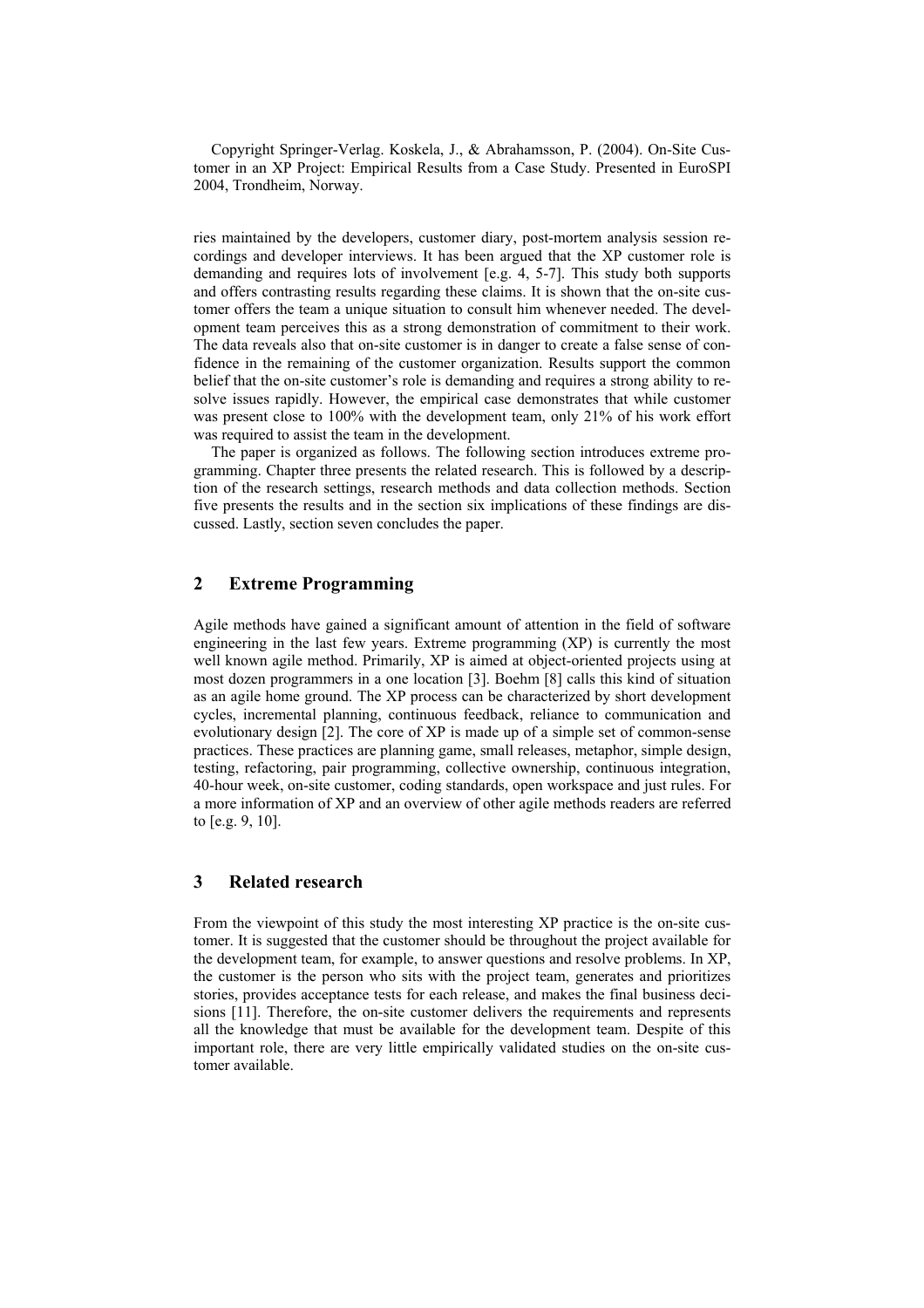Wallace et al. [12] list three possible locations for customer: On-site customer, offsite customer and remote customer. According to XP literature [e.g. 2, 3, 13], the best situation is if the customer can work in the same room with developers. However, this is not always possible; for example, customer may be too valuable to be on-site [3]. According to Jeffries et al. [3], XP project may survive even without customer presence, but the project will go faster and smoother if the customer can be on-site. If the project team does not include a customer, they have to plan further in advance, which respectively adds the level of risk in the project [2].

But not only the customer on-site make XP project successful. According to XP literature [e.g. 2, 11], it is important to have a customer who plays the role well. According to Beck and Fowler [11, p. 18], a good customer understands the domain, understands how software can provide business value in the domain, can make decisions about what is needed now and what is needed later, and is willing to accept ultimate responsibility for the success or failure of the project. Martin et al. [4] established three research hypotheses covering the characteristics of the customer, the skills of the customer, and the location of the customer. They found XP customer role very demanding requiring among others preparation, skills, attention to detail, and the ability to make critical decisions. Martin et al. [4] report that even the ideal preparation for the customer role may not be sufficient to succeed in the XP customer role.

Farell et al. [5] describe a successful XP implementation from the viewpoint of the customer. According to Farell et al. [5, pp. 4], "it is critical to have a high degree of customer involvement in the process." Also Griffin [6] has come to the same conclusions in their XP implementation and recommends that key customer contact(s) should be moved close to the development team. Lippert et al. [14] have written a book in which they describe their experiences of XP practices. They emphasize the importance of smooth communication between development team and customer. Stephens and Rosenberg [7] provide a critical viewpoint towards XP in their book. According to Stephens and Rosenberg [7, pp. 133], "the trouble with on-site customer done the XP way is that if the on-site customer is a single person, she becomes a single point of failure in an incredibly difficult, stressful, high-profile position of great responsibility". Table 1 summarizes the most critical arguments of related research.

| Claim, argument or       | <b>Description</b>                           | <b>References</b> |  |
|--------------------------|----------------------------------------------|-------------------|--|
| suggestion               |                                              |                   |  |
| High degree of customer  | It is critical to have a high degree of cus- |                   |  |
| involvement is required  | tomer involvement in the process             | [5, 6]            |  |
| The role of on-site cus- | XP customer role is very demanding re-       |                   |  |
| tomer is very demanding  | quiring among others preparation, skills,    | [4, 7]            |  |
|                          | attention to detail, and the ability to      |                   |  |
|                          | make critical decisions                      |                   |  |
| Customer should work     | The best situation for XP project is if the  |                   |  |
| in the same room with    | customer can work in the same room           | [2-4]             |  |
| developers               | with developers                              |                   |  |

**Table 1.** Summary of related research.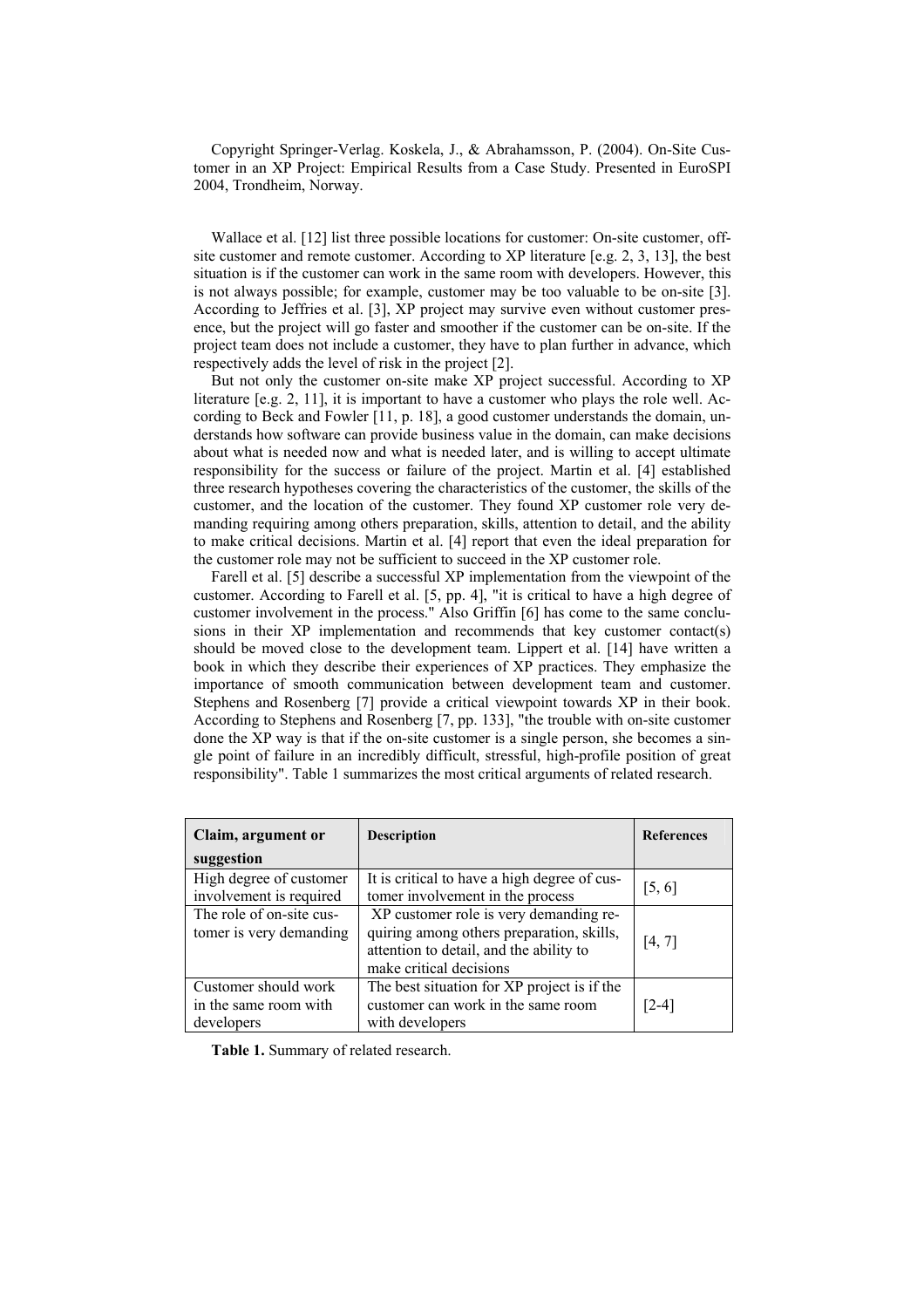# **4 Research design**

This section describes how the research design for the study is laid out.

## **4.1 Research setting**

A team of four developers was acquired to implement an intranet application (called eXpert) for managing the research data obtained over years at a Finnish research institute. The four developers were  $5-6<sup>th</sup>$  year university students with 1 to 4 years of industrial experience in software development. Team members were well-versed in the Java programming language and object-oriented analysis and design approaches. Two weeks prior to project launch the team performed a self-study by studying two basic books on XP [i.e., 2, 3]. A two day hands-on training on XP practices, the development environment and software configuration management (SCM) was organized to ensure that the team has a basic understanding on XP issues and the technical environment. Development environment was an Eclipse integration framework (http://www.eclipse.org), which is an open source initiative, supported by major software engineering tool manufacturers. CVS (Concurrent Versions System) was used as project's SCM tool and JUnit testing framework for unit testing. Both the CVS client and JUnit are integrated as a default in Eclipse environment. The application was written in Java and JSP (JavaServer Pages) and it uses MySQL relational database in storing the data of links. In addition, the Apache Tomcat 4 Servlet/JSP container was used because it implements JSP 1.2 specifications from Java Software.

The team worked in a co-located development environment. The customer (i.e., the first author) shared the same office space with the development team. The office space and workstations were organized according to the suggestions made in the XP literature to support efficient teamwork.

# **4.2 Research method**

A detailed description of the general research method  $-$  i.e., the controlled case study approach – utilized in this study can be found in [15]. The controlled case study approach strives for replication (experimentation) and in-depth data collection (case study) and it also has the ability to change the process (action research) in a close-toindustry setting in which also business pressure is present [15]. The first author was in the role of on-site customer and participated in planning game, acceptance testing, post-mortem analysis, project meetings and coaching activities. On average, he spent over 80% of his work time in the same room with the developers. The second author acted in the role of management in the study and mediated the release post-mortem analysis [16] sessions, which were performed after each software release. These postmortem analysis sessions served as a process change mechanism where the project team proposed changes to the implementation process.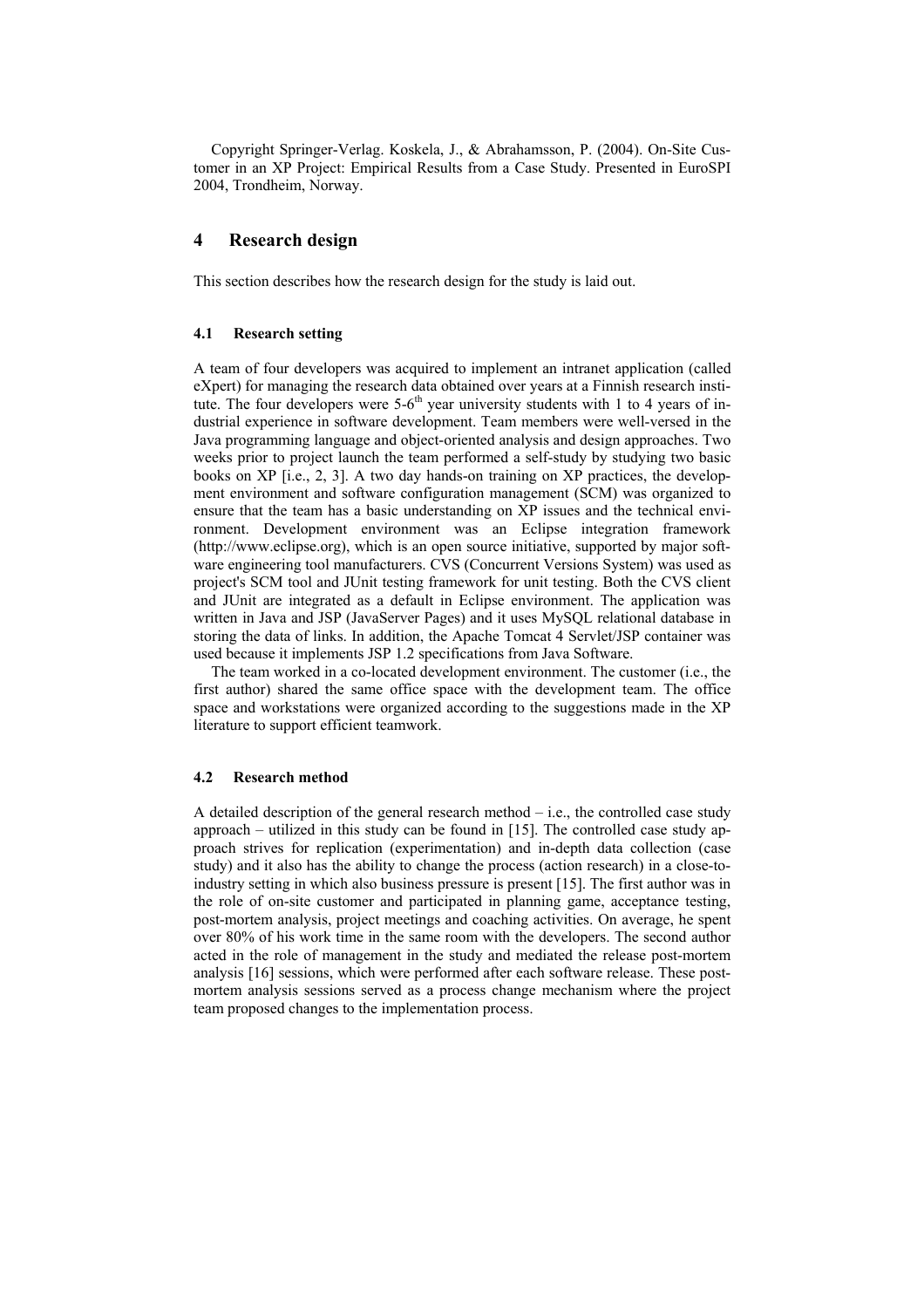#### **4.3 Data collection**

Both quantitative and qualitative data were collected. Quantitative data consisted of customer effort usage and effort distribution. Qualitative data included development diaries maintained by the developers, customer diary, post-mortem analysis session recordings and developer interviews. Developers and the customer updated their diaries continuously during the project (i.e. tracked time and filled in observations). As indicated by XP principles [2], customer organization placed explicit value on the data collection, thus ensuring the alignment with the agile software development principles (http://www.agilemanifesto.org).

# **5 Results**

This section presents the results of the study including both quantitative and qualitative data of XP's on-site customer role. Table 2 provides basic information about the size and schedule of the eXpert project. The system development was done in six iterations, of which the first three were two weeks in calendar time, next two were one week and the sixth iteration was two days long correction release. Developers worked mainly six hours a day for four days a week. Detailed data of eXpert project can be found in [17].

| <b>Collected data</b>        | R1             | R <sub>2</sub> | R <sub>3</sub> | R4  | R <sub>5</sub> | <b>R6</b> | <b>Total</b> |
|------------------------------|----------------|----------------|----------------|-----|----------------|-----------|--------------|
| <b>Calendar time (weeks)</b> | $\overline{2}$ | 2              | $\overline{c}$ |     |                | 0.4       | 8.4          |
| Total work effort (h)        | 195            | 190            | 192            | 111 | 96             | 36        | 820          |
| # User stories imple-        |                | 9              | 9              | 4   | 3              | 4         | 34           |
| mented                       |                |                |                |     |                |           |              |
| # Tasks defined              | 10             | 30             | 18             | 21  | 19             | 9         | 107          |

**Table 2.** Background information of eXpert project.

## **5.1 Customer effort usage and distribution**

Figure 1 shows customer presence for each release (i.e. the time the customer spent in the same room with the developers). As it can be seen the customer was present at average of 83%. Figure 1 shows that customer presence was at its highest in the first iteration, but then it was decreasing to iteration three until it increased to average level in the forth iteration. This change of course can be explained by the change of iteration length from two weeks iteration to one week iteration. The customer saw that everything was happening in faster pace and, therefore, he tried to be present as much as possible. In third iteration the customer presence was as its highest in hours (59 hours), but the lowest in percentage (72%). This results from the developers frag-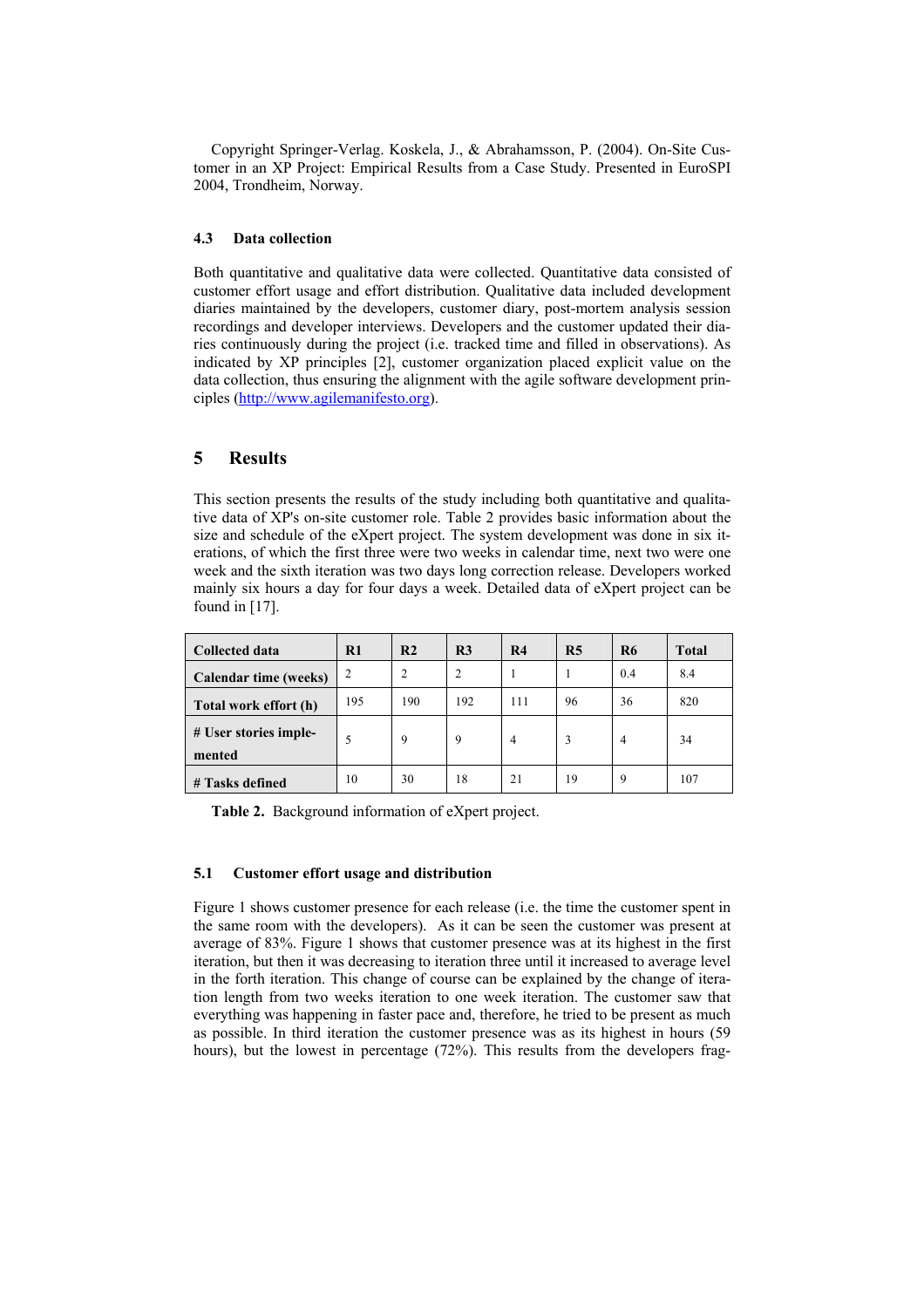

mented presence during the third iteration. Developers worked more at different times compared to first two iterations (for example).

**Fig. 1.** Customer presence.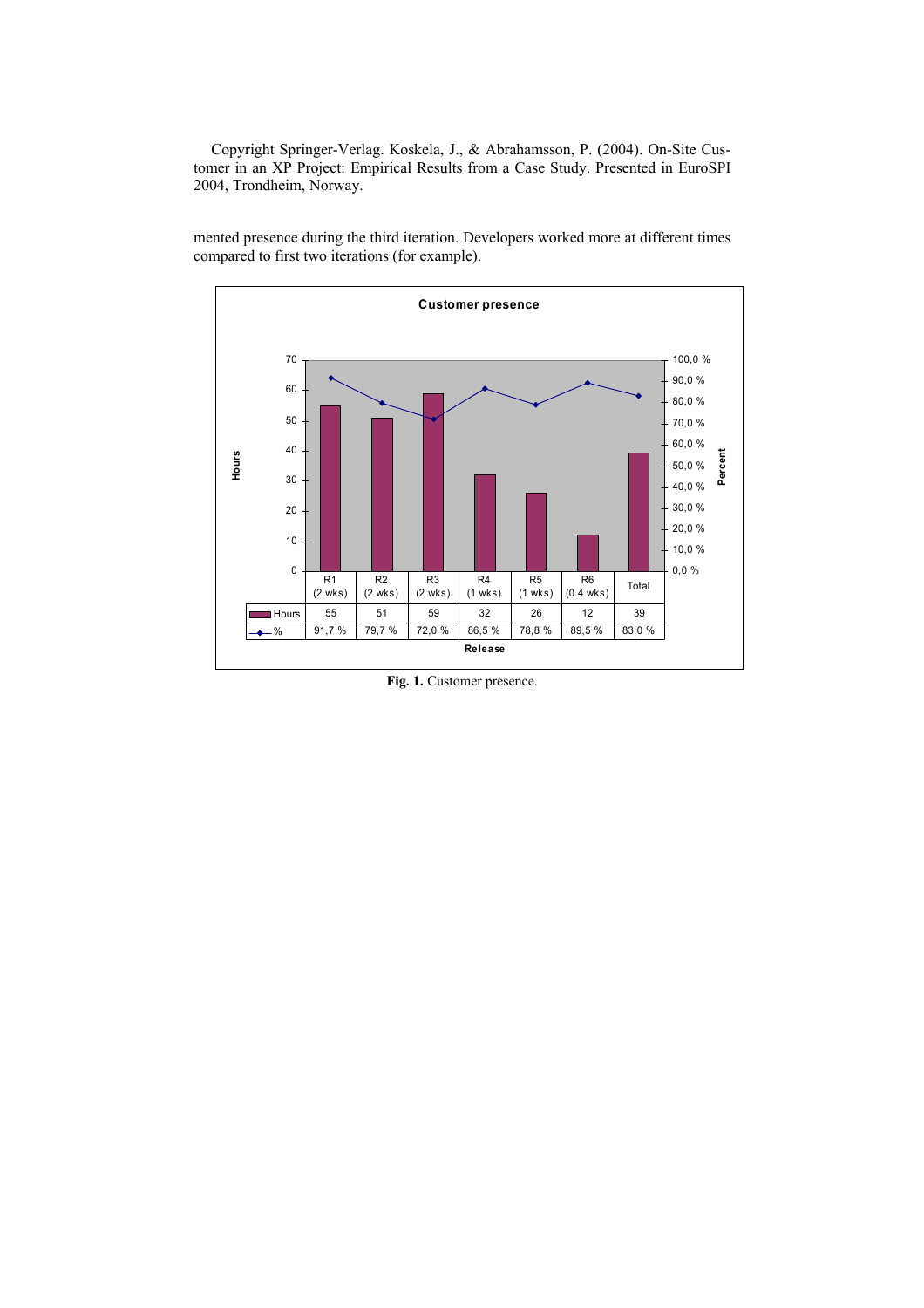

**Fig. 2.** Actual customer involvement.

Figure 2 shows the actual effort the customer spent for performing project activities in each release (i.e. the time the customer spent doing XP activities). Despite of the high customer presence percentage values, the actual customer involvement during the releases was from 17.4% to 25.0% average of 20.6%. As it can be seen from figure 2, the actual customer involvement was higher in shorter iterations (two week iterations vs. one week iterations). However, near 100% present on-site customer with this low actual involvement is a significant result since on-site customer is one the most controversial topics in extreme programming.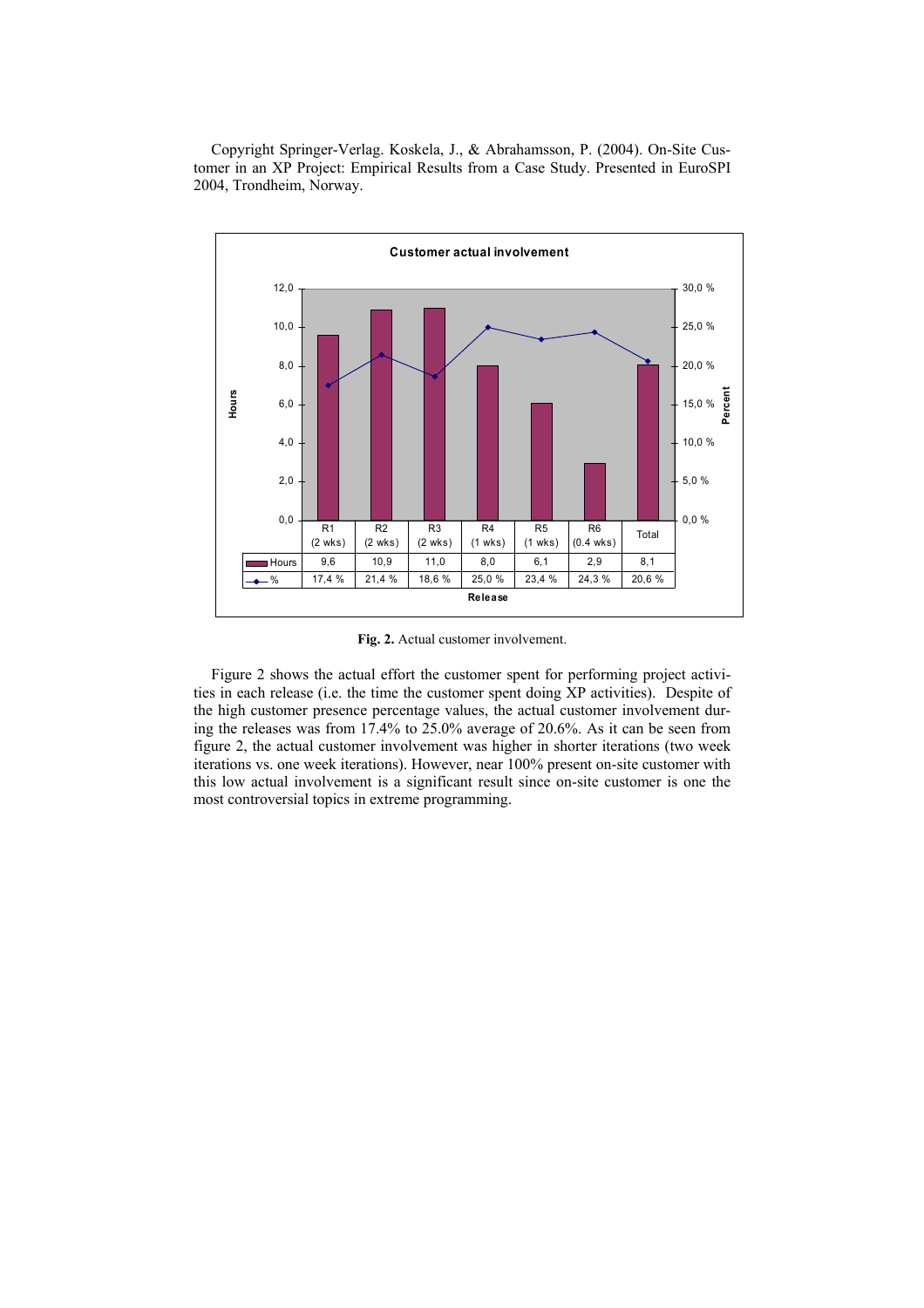

Table 3. Customer effort distribution  $(\% )$ .

From the viewpoint of customer effort distribution, participation in planning game and acceptance testing were two major activities that required customer's effort (table 3). Planning game sessions took 42,8% and acceptance testing 29,9% of the total effort. Post mortem sessions [16] were held at the end of release cycles and they took 13,4% of the customer effort. Project meetings were planning sessions with development team during the iterations and took 8,2% of the total effort. 5,7% was required for team coaching activities, because the customer had the best knowledge of the XP and its practices in the beginning of the project. Coaching was needed during the first two iterations when developers had something to ask, for example, related to continuous integration or unit testing.

#### **5.2 Customer perceptions**

The customer did his real work in the same room with the developers according to the suggestions of XP literature. During the project the customer made his observations of this way of working. It was found out that pair programming generates much more noise than solo programming. In the pair programming mode the developers read the code out loud and solve problems actively discussing. In the solo programming, the developer does not share thoughts out loud generally, thus operating in a more silent mode. During the project there were usually two pair programming pairs working at the same time and, therefore, the level of noise was always quite high. This was seen to be a disturbing influence for the customer's real work especially if the customer is accustomed to work alone in a quiet office space. The second finding was that developers had a quite low threshold level to ask questions when the customer was present on-site. This situation had both the good and bad sides. According to XP literature the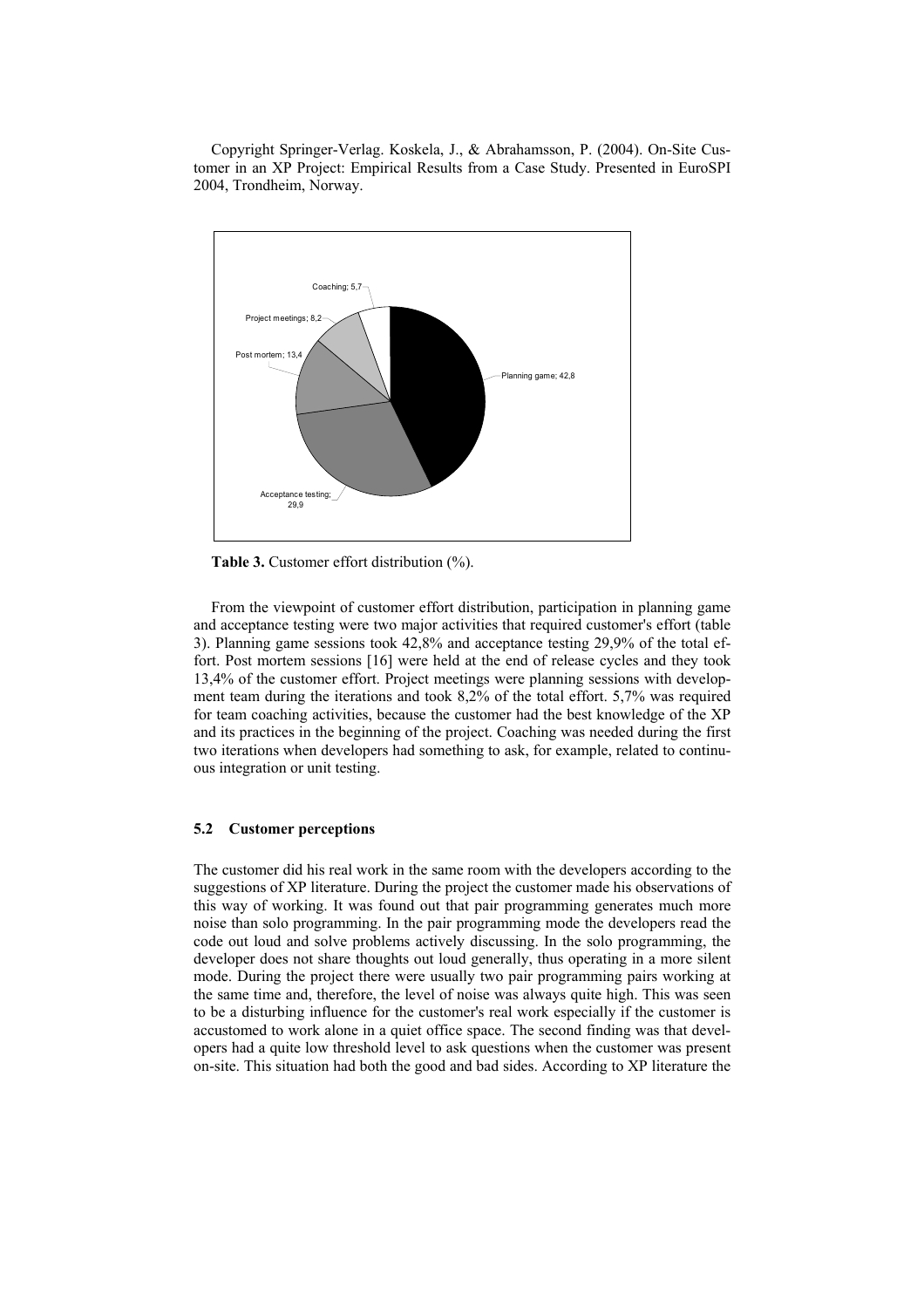smooth communication between developers and customers are important aspect for the project's success. On the other hand, if developers ask something all the time the customer may have hard to concentrate on his real work. Of course, being as an XP customer should have the highest priority of customer's duties.

The role of an XP customer has been argued to be demanding in the XP literature. The customer in this project agreed to this argument completely. It was found out that the role of XP on-site customer requires a strong ability to resolve issues rapidly. Usually developers asked something and they also expected to get their answers straight away. The most common questions and requests were as follows: *"What do you think of this implementation?", "...but the customer decides how do we do this."*, and *"When you have time, could you test these and these features?"*

#### **5.3 Project team perceptions**

In the post-project interview the developers were inquired how important they perceived the on-site customer practice. As the following extracts from the interviews demonstrate, the presence of the customer was highly appreciated:

> *"Very good. If there is a some problem one can just sing out. There is no need to send email or drop in somewhere."*

 *"Got answers fast, if there was something to ask."* 

The developers evaluated the on-site customer practice as one of the top-5 positive experiences during the project. For details of other positive findings, see [18]. It was also inspected whether it is necessary for the customer to be in the same room with the developers. One of the developers answered as follows:

> *"Customer could work, for example, next to project room. However, it should take only at the maximum of couple of minutes to contact the cus tomer."*

The daily participation was perceived to be very important. The developers were asked whether, e.g., one day a week would suffice:

> *"No, [one day a week] is not enough." "At least once per day the customer should be present." "Not necessarily a whole day, but he should be present every day."*

# **6 Discussion**

The results presented in the previous section pointed some important findings of the XP's on-site customer role. XP literature [e.g. 2, 3, 14] emphasizes the importance of high level customer involvement during an XP project. However, many authors [e.g.] 4, 5-7] claim that on-site customer involvement is difficult or even unrealistic due to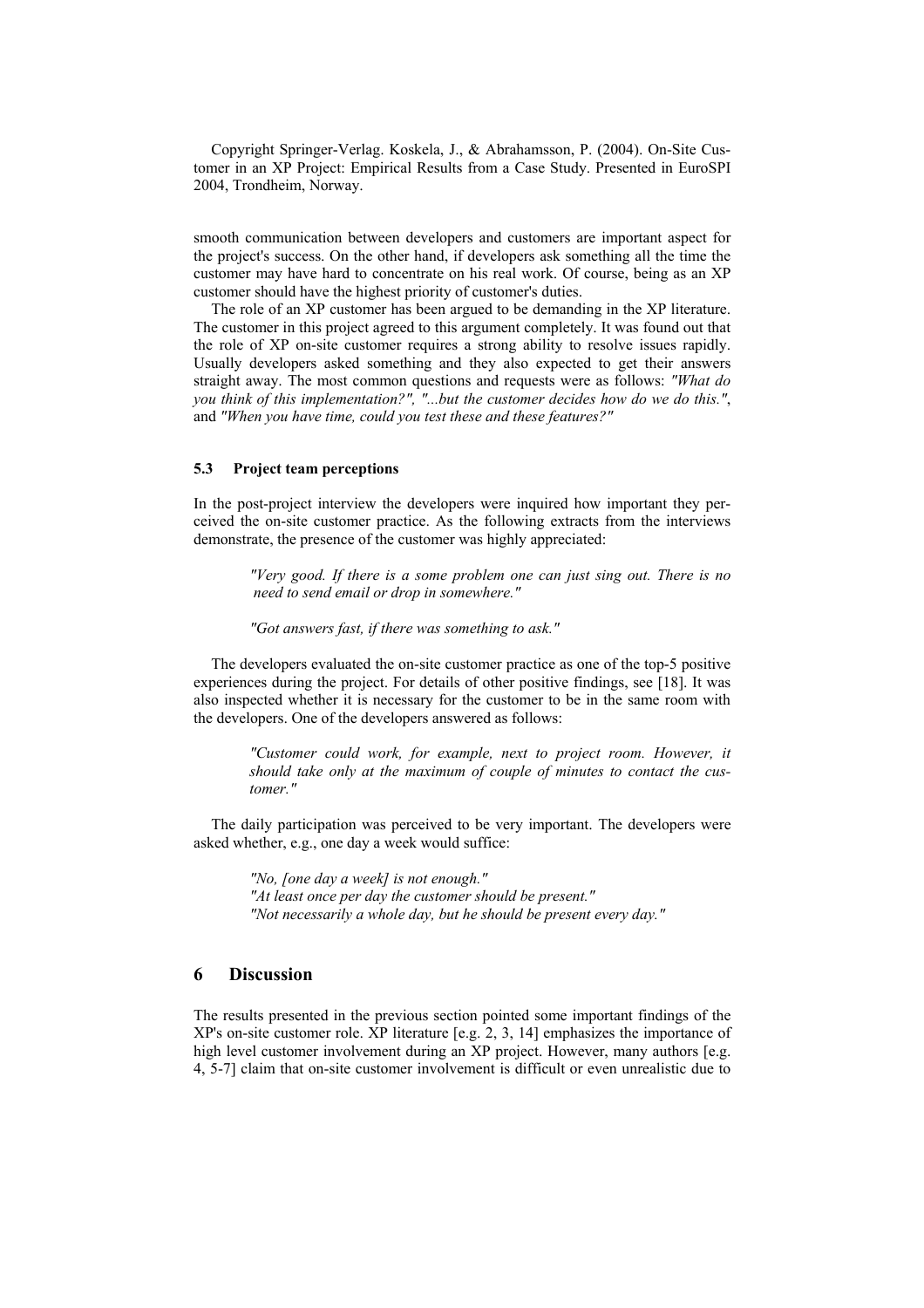required customer work effort. A contrasting result was that while customer was an average of 83% present with the development team, only 21% of his work effort was required to assist the development team in the development. Customer effort distribution was quite expected, consisting mostly of planning game sessions and acceptance testing. According to XP literature, these are the main activities of the customer in an XP project.

During the project the on-site customer found pair programming quite noisy activity and this may have disturbing influence for the customer's real work especially if the customer is accustomed to work alone in a quiet office. This could be solved by moving the customer's place of work near by XP project room. This solution got also support by the developers. However, developers emphasized that it should take only at the maximum of couple of minutes to contact the customer. Moreover, customer should visit in the project room daily. According to Lippert et al.'s experiences [14], this kind of solution is not a problem if there is an agreement that developers can talk to customers at any time.

Anecdotal evidence suggests that the XP customer role is costly, difficult and demanding. Results of the study support the common belief that the on-site customer's role is demanding and requires a strong ability to resolve issues rapidly. Usually developers asked something and they expected also to get their answers straight away. The data demonstrated that the on-site customer practice offered the team a unique situation to consult him whenever needed. The development team perceived this act as a strong demonstration of organization's commitment to their work. The project was a software engineering success. In fact, the team delivered 250% (i.e., 12 user stories identified initially, 34 delivered) more value for the customer organization than originally planned for. All this was achieved within the defined delivery schedule. Yet, the system has not been used as actively as was intended. The reason for this is the poor usability of the system. Yet, all the related stakeholders were happy with the solution when it was under development. The on-site customer had a lot to say on how the system should function. Thus, while the experiences were mostly positive, the data reveals also that the on-site customer practice is in danger to create a false sense of confidence towards the system under development. Customer e.g., needs to invest to user-centered design (UCD) activities since the team may not require them to be conducted.

| Claim, argument                                                  | eXpert case study findings                                                                                                                                                                                                                                     |
|------------------------------------------------------------------|----------------------------------------------------------------------------------------------------------------------------------------------------------------------------------------------------------------------------------------------------------------|
| or suggestion                                                    |                                                                                                                                                                                                                                                                |
| High degree of cus-<br>tomer involvement<br>is required $[5, 6]$ | This study offers contrasting result to this argument. While<br>customer was near 100% present with the development team,<br>only 21% of his work effort was required to assist the devel-<br>opment team in the development.                                  |
| The role of on-site<br>customer is very<br>demanding $[4, 7]$    | The study supports this argument completely. It was found out<br>that the role of XP on-site customer requires a strong ability to<br>resolve issues rapidly. Usually developers asked something<br>and they also expected to get their answers straight away. |
| Customer should<br>work in the same                              | The development team perceived on-site customer as a strong<br>demonstration of organization's commitment to their work.                                                                                                                                       |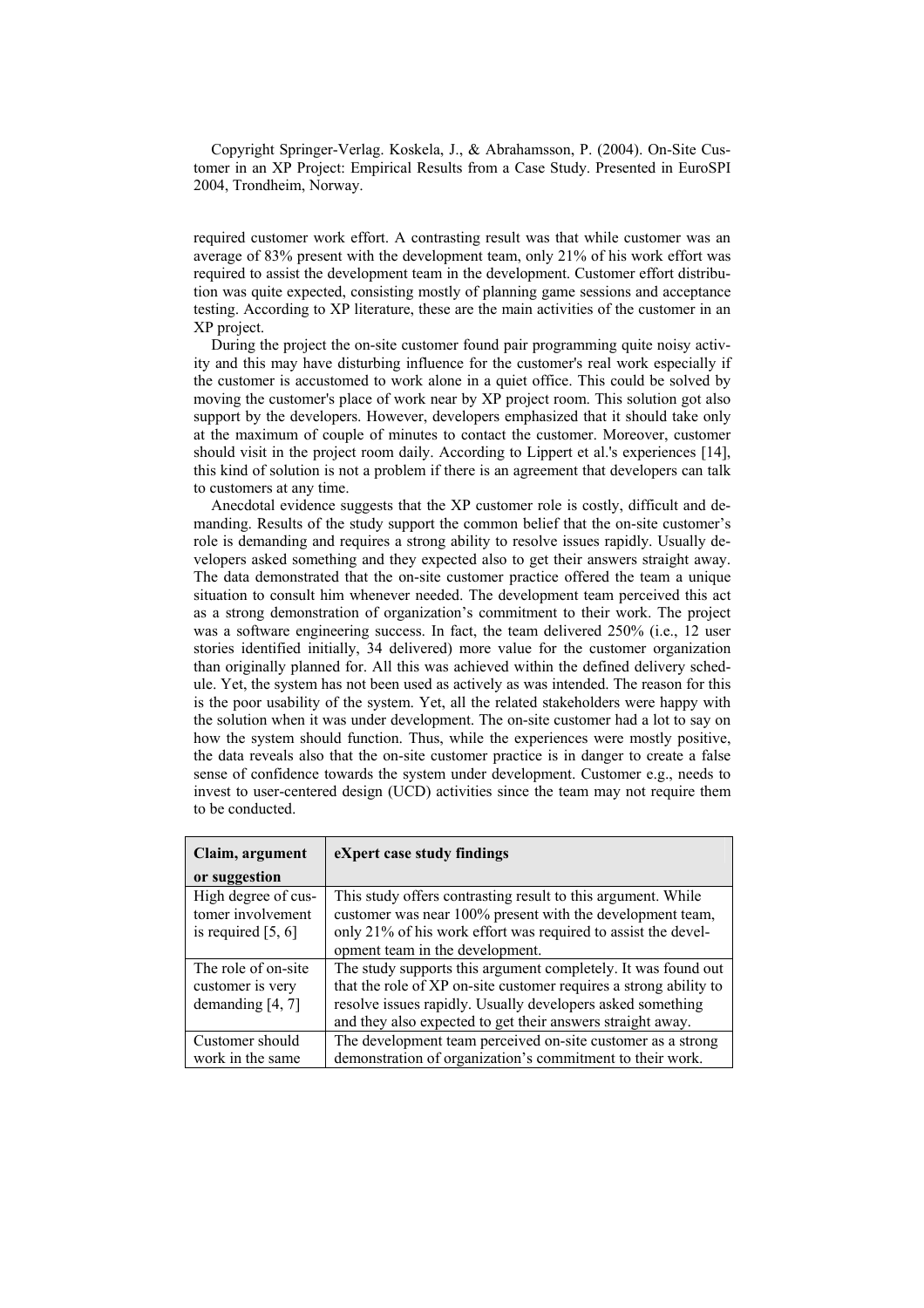room with developers [2-4] However, the customer found pair programming quite noisy and disturbing activity.

**Table 4.** The findings of eXpert case study.

Table 4 presents the main findings of the eXpert case study. Based on these findings, it is suggested that customer could work near to project room, but not necessarily in the same room with the developers. This kind of off-site customer arrangement would take both developers' and customer's viewpoints into account; developers could still contact the customer easily and the customer would be able work in a more silent workplace. The customer should also reserve, for example, a one hour per day at the appointed time to discuss face-to-face with the development team.

# **7 Conclusions**

Agile methods have gained a significant amount of attention in the field of software engineering in the last few years. Extreme programming, similar to other agile software development methods, values close collaboration with customers. XP's on-site customer practice suggests that customer should be 100% available for the development team. Anecdotal evidence suggests that the XP customer role is costly, difficult and demanding. However, very few empirical studies have been published on the customer's role in an XP project. This paper reports empirical results from a controlled extreme programming case study where the customer was present close to 100% of the development time. Results support the common belief that the on-site customer's role is demanding and requires a strong ability to resolve issues rapidly. One of the findings indicate that while customer was near 100% present with the development team, only 21% of his work effort was required to assist the development team in the development. However, it is shown that the on-site customer offers the team a unique situation to consult him whenever needed. The development team perceives this as a strong demonstration of commitment to their work. The data reveals also that on-site customer is in danger to create a false sense of confidence in the remaining of the customer organization. In addition, the customer found pair programming quite noisy activity and this may have disturbing influence for the customer's real work especially if the customer is accustomed to work alone in a quiet office. Based on these findings, it is suggested that customer could work near to project room, but not necessarily in the same room with the developers. This kind of off-site customer arrangement would take both developers' and customer's viewpoints into account; developers could still contact the customer easily and the customer would be able work in a more silent workplace.

One limitation of this study is that the customer was also one of the researchers and, therefore, he may be seen as biased to analyze the results. However, the customer was not an interviewer and developers were free to tell their feelings. Another limitation is that the study was based on the analysis of just a single XP case project. However, very few empirical studies have been published on the customer's role in an XP project and, therefore, we believe that the data presented has its value for practitioners and researchers in the field.